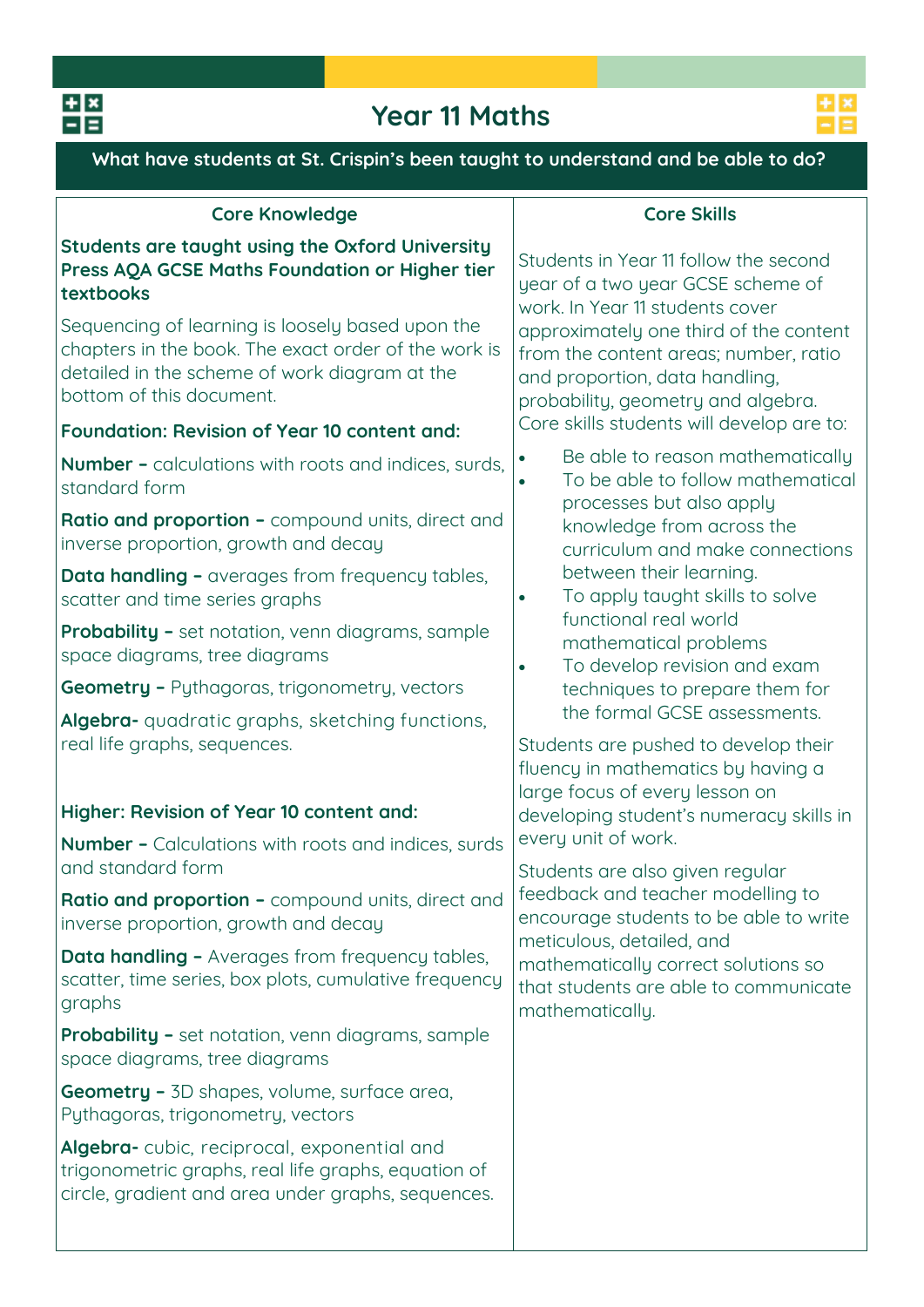

# **Year 11 Maths continued**

### **How has learning been assessed?**

**Students take end of chapter tests throughout the year where areas of weakness are identified and intervention with specialist intervention teachers organised.** 

**Students also sit two full sets of papers as mock exams in the run up to their formal exams in the summer. One during the mock exam period for all subjects in December and in class in March.** 

**Summer exams – Paper 1, 1hr30, non-calculator. Paper 2, 1hr30, calculator. Paper 3, 1hr30, calculator. There is no set content per paper. All content is covered across the 3 papers.** 

## **What is coming up in the following year?**

**In Year 11 students finish receiving quality first teaching of the final third of content and then start a series of revision of key material from Year 10.** 

## **Foundation Scheme of Work**

### Year 11, 2016 - St Crispins Foundation 2 Year

| September                   |                                                     |                                          | October                                 |                     |                            |                     | November                        |                        |                                  |                                                 |
|-----------------------------|-----------------------------------------------------|------------------------------------------|-----------------------------------------|---------------------|----------------------------|---------------------|---------------------------------|------------------------|----------------------------------|-------------------------------------------------|
| Wk 1                        | <b>Wk 2</b>                                         | Wk <sub>3</sub>                          | Wk 4                                    | <b>Wk 5</b>         | Wk 6                       | Wk 7                | Wk 8                            | Wk 9                   | <b>Wk 10</b>                     | <b>Wk 11</b>                                    |
| Averages<br>and spread      | Scatter graphs, time<br>series and freq<br>polygons |                                          | Standard form and exact<br>calculations | Quadratic<br>graphs | <b>Sketching</b><br>graphs | Real life<br>graphs | <b>Holiday</b>                  | Pythagoras'<br>theorem |                                  | Trigonometry                                    |
| <b>December</b><br>November |                                                     |                                          |                                         |                     |                            |                     | ebruary<br>January              |                        |                                  |                                                 |
| <b>Wk 12</b>                | <b>Wk 13</b>                                        | <b>Wk 14</b>                             | <b>Wk 15</b>                            | <b>Wk 16</b>        | <b>Wk 17</b>               | <b>Wk 18</b>        | <b>Wk 19</b>                    | <b>Wk 20</b>           | <b>Wk 21</b>                     | <b>Wk 22</b>                                    |
| <b>Trigonometry</b>         | <b>Vectors</b>                                      | Mock Examinations and<br><b>Revision</b> |                                         | <b>Holiday</b>      |                            | Probability         | Set theory and<br>tree diagrams | <b>Sequences</b>       | Direct and inverse<br>proportion |                                                 |
| February                    |                                                     |                                          |                                         |                     |                            |                     |                                 |                        |                                  |                                                 |
|                             |                                                     |                                          |                                         |                     | March                      |                     |                                 |                        | April                            |                                                 |
| <b>Wk 23</b>                | <b>Wk 24</b>                                        | <b>Wk 25</b>                             | <b>Wk 26</b>                            | <b>Wk 27</b>        | <b>Wk 28</b>               | <b>Wk 29</b>        | <b>Wk 30</b>                    | <b>Wk 31</b>           | <b>Wk 32</b>                     | <b>Wk 33</b>                                    |
| <b>Holiday</b>              | Growth and<br>decay                                 |                                          |                                         | <b>Revision</b>     |                            |                     |                                 | <b>Holiday</b>         |                                  | <b>Revision and June</b><br><b>Examinations</b> |
| April                       |                                                     |                                          | May                                     |                     |                            |                     | June                            |                        |                                  | July                                            |
| <b>Wk 34</b>                | <b>Wk 35</b>                                        | <b>Wk 36</b>                             | <b>Wk 37</b>                            | <b>Wk 38</b>        | <b>Wk 39</b>               | <b>Wk 40</b>        | <b>Wk 41</b>                    | <b>Wk 42</b>           | <b>Wk 43</b>                     | <b>Wk 44</b>                                    |